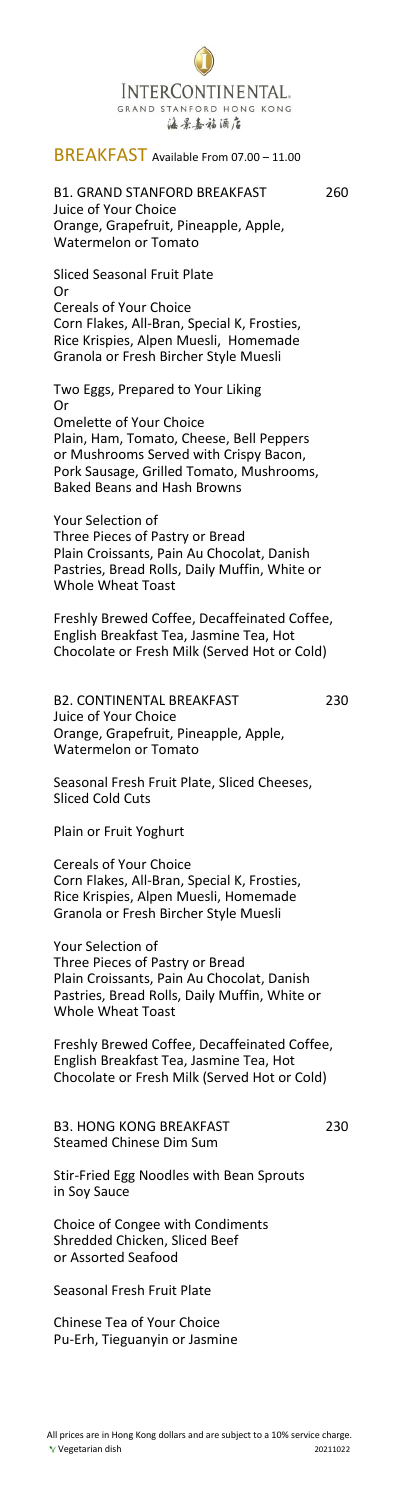# INTERCONTINENTAL. GRAND STANFORD HONG KONG 海景嘉福酒店

| <b>JUICE AND SMOOTHIES</b><br>Fresh Fruit Juice<br>- Orange, Grapefruit, Pineapple,<br>Watermelon or Apple                                                                                          | 65         |
|-----------------------------------------------------------------------------------------------------------------------------------------------------------------------------------------------------|------------|
| Chilled Juice - Tomato                                                                                                                                                                              | 60         |
| <b>Breakfast Smoothie</b><br>- Strawberry, Banana, Apple Juice                                                                                                                                      | 70         |
| <b>Green Power Smoothie</b><br>- Honeydew Melon, Banana                                                                                                                                             | 70         |
| <b>BREAKFAST A LA CARTE</b><br>Available From 07:00 - 11:00                                                                                                                                         |            |
| <b>FRESH FRUITS</b><br>B4. Fruit Plate of Your Choice,<br>Pineapple, Watermelon, Cantaloupe,<br>Honeydew, Orange, Banana                                                                            | 100        |
| B5. Seasonal Berries - Strawberries<br><b>B5.1 with Natural Yoghurt</b>                                                                                                                             | 125<br>135 |
| <b>CEREALS AND YOGHURTS</b><br><b>B6. Cereals of Your Choice</b><br>Corn Flakes, All-Bran, Special K, Frosties,<br>Rice Krispies, Alpen Muesli, Homemade<br>Granola with Whole, Skimmed or Soy Milk | 85         |
| B7. Cereals of Your Choice with Berries                                                                                                                                                             | 130        |
| B8. Plain, Low Fat or Fruit Yoghurt                                                                                                                                                                 | 85         |
| B9. Bircher Style Muesli                                                                                                                                                                            | 100        |
| B10. Hot English Style Porridge                                                                                                                                                                     | 90         |
|                                                                                                                                                                                                     |            |

B11. Your Selection of 90 Three Freshly Baked Pastry or Bread Plain Croissant, Pain Au Chocolate, Daily Muffin, Danish Pastries, Toasted Bagel, White or Whole Wheat Toast, Bread Rolls or Gluten Free Bread Served with Butter, Marmalade, Jam and Honey

B12. Two Eggs of Your Choice 140 Fried, Poached, Scrambled or Boiled with Crispy Bacon, Pork Sausage, Grilled Tomato, and Hash Browns

B13. Three Egg Omelette 140 with Your Choice of Filling Ham, Smoked Salmon, Cheese, Mushrooms,

B14. Egg White Omelette 140 with Your Choice of Filling Ham, Smoked Salmon, Cheese, Mushrooms, Tomatoes, Bell Peppers or Herbs Served with Grilled Tomato and Hash Browns

## FRESH FROM THE BAKERY

## BREAKFAST RECOMMENDATIONS

Tomatoes or Bell Peppers Served with Grilled Tomato and Hash Browns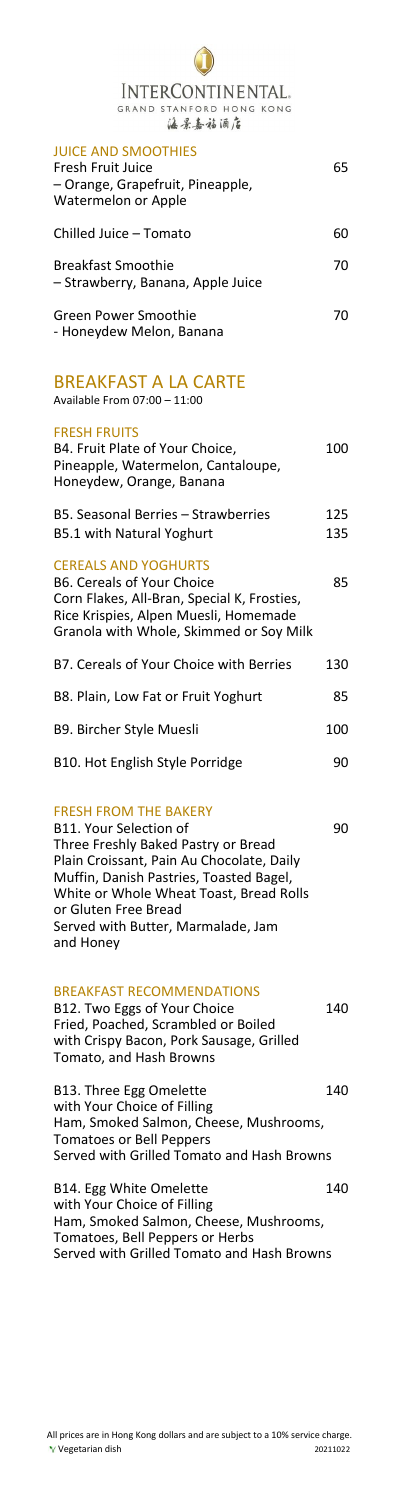## INTERCONTINENTAL. GRAND STANFORD HONG KONG 海景嘉福酒店

#### BREAKFAST RECOMMENDATIONS

| B15. Scotch Pancake or French Toast<br>Served with Maple Syrup and<br><b>Whipped Cream</b>                                                                      | 140 |
|-----------------------------------------------------------------------------------------------------------------------------------------------------------------|-----|
| <b>B16. Stir Fried Noodles</b><br>with Bean Sprouts in Soy Sauce<br>Served with Chilli Sauce                                                                    | 100 |
| B17. Chinese Dim Sum (Four Pieces)<br><b>Steamed Dumpling Selection with</b><br>Chilli Sauce                                                                    | 90  |
| B18. Chinese Congee with Your Choice of<br>Chicken, Beef or Seafood<br>Served with Spring Onion, Peanuts, Crackers,<br>Youtiao Chinese Pastry and Preserved Egg | 150 |

## LUNCH & DINNER A LA CARTE

Available From 12:00 – 14:30 and 18.30 – 22.00

### APPETISERS

TM01. Minestrone Genovese 138 Soup Of Borlotti Beans, Onions, Carrots, Celery, San Marzano Tomatoes, Swiss Chard and Basil Pesto<sup>V</sup>

TM06. Double Baked Fontina 388 and Taleggio Cheese Soufflé with Spinach, Cream, Parmesan and Alba White Truffle  $V$ 

## TM11. Rocket, Datterini Tomatoes and 68 Ricotta Salad with Balsamic Dressing  $\sqrt[N]{ }$

TM02. Shellfish Cream with Crab Ravioli 178 and Lobster Medallion

TM03. Antipasti Sharing Board 398 Mini Mozzarella, Prosciutto Di Parma, Bruschetta with Datterini Tomato, Roasted Asparagus Wrapped in Speck, Italian Olives, Bresaola, Coppa and Grilled Artichokes (For 2 Persons)

TM04. Italian Burrata Cheese 228 with Selection of Sliced Black and Multicolour Datterini Tomatoes, Green Asparagus, Pagnotta Bread Crostini, Aged Balsamic and Extra Virgin V Olive Oil

TM05. Swordfish and Tuna Tartare 248 Made with Shallots, Gherkins, Capers, Rocket, Raspberries And Amalfi Lemon Dressing

#### SIDES

| TM12. Mixed Leaf Salad, Datterini<br>Tomatoes and Aged Balsamic V | 68 |
|-------------------------------------------------------------------|----|
| TM13. Sautéed Mixed Mushrooms V                                   | 68 |
| TM14. Creamy Mashed Potato<br>with Black Truffle V                | 68 |
| TM15. Spinach, Oil and Lemon $\mathbb{V}$                         |    |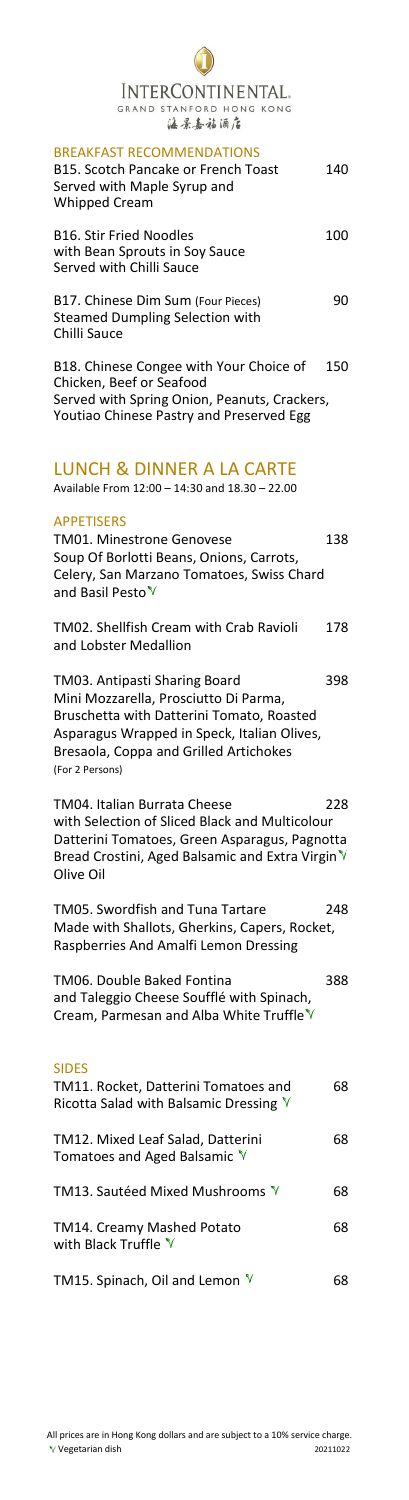## INTERCONTINENTAL. GRAND STANFORD HONG KONG 海景嘉福酒店

| <b>PIZZA</b><br>TM31. Margherita $V$<br>Tomato Sauce, Mozzarella Cheese and<br>Fresh Basil                                                                                          | 208 |
|-------------------------------------------------------------------------------------------------------------------------------------------------------------------------------------|-----|
| TM32. Piccante<br>Tomato Sauce, Mozzarella Cheese, Basil,<br>Ventricina Salami, Roasted Peppers                                                                                     | 248 |
| TM33. Quattro Formaggi V<br>Mozzarella Cheese, Gorgonzola, Caprino<br>Fresco, Parmesan, Rocket                                                                                      | 228 |
| <b>SANDWICHES AND BURGERS</b><br>C01. Club Sandwich<br>with Tender Chicken, Lettuce, Tomatoes,<br>Fried Egg, Bacon and Mayonnaise                                                   | 200 |
| C02. Classic Angus Beef Burger<br>with Swiss Cheese, Bacon, Lettuce,<br>Tomatoes, Red Onion and Fried Egg                                                                           | 230 |
| C03. Quesadilla<br>Your Choice of Shredded Chicken, Cheddar<br>Cheese, Refried Beans and Jalapenos<br>Or                                                                            | 160 |
| Spiced Bell Peppers, Refried Beans, Onions,<br>Tomato and Cheddar Cheese <sup>V</sup>                                                                                               |     |
| All Sandwiches and Burgers are served with French Fries<br>and Side Salad                                                                                                           |     |
| <b>MAIN COURSES</b>                                                                                                                                                                 |     |
| <b>WESTERN</b><br>C11. Spaghetti, Tagliatelle or Penne<br>Sauce of Your Choice -<br>Traditional Bolognaise, Tomato and Basil $\mathbb {V}$ ,<br>Spicy Arrabbiata V or Pesto Cream V | 200 |
| C12. Fish 'n' Chips<br>Tender Cod Fish Fillet Fried in Crispy Batter,<br>Chunky Chips, Malt Vinegar and Tartar Sauce                                                                | 230 |
| <b>ASIAN</b><br>C13. Wonton Noodles<br><b>Aromatic Broth with Shrimp Dumplings</b><br>and Fresh Egg Noodles                                                                         | 160 |
| C14. Hainanese Chicken Rice<br>Traditional Poached Chicken, Fragrant Rice<br>and Soup                                                                                               | 200 |
| C15. Yeung Chow Fried Rice<br>Cantonese Fried Rice with Barbecued Pork,<br><b>Shrimps and Egg</b>                                                                                   | 160 |
| C16. Pad Thai<br>Thai Style Fried Noodles with Bean Sprouts<br>and Prawns                                                                                                           | 180 |
| C17. Butter Chicken Masala<br>Served with Steamed Basmati Rice, Raita,<br>Roti, Papadums and Chutney                                                                                | 200 |

C18. Assorted Vegetable Curry  $V$  160 Served with Steamed Basmati Rice, Raita, Roti, Papadums and Chutney

C21. Australian Angus Beef Sirloin 400 (280grams / 10oz)

#### FROM THE GRILL

All grilled dishes are served with your choice of two sides: Steamed Broccoli, Mixed Vegetables, Boiled New Potatoes, French Fries, Steamed Rice or Garden Salad and a Choice of Sauce – Peppercorn Sauce, Herb butter, Bearnaise Sauce or Garlic Butter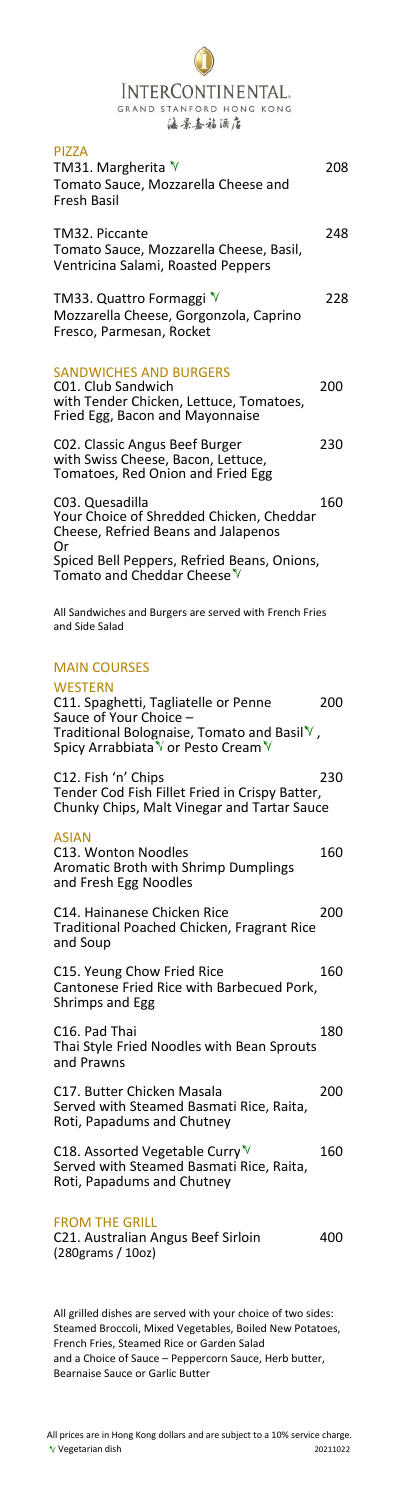## InterContinental. GRAND STANFORD HONG KONG 海景嘉福酒店

### **DESSERT**

All prices are in Hong Kong dollars and are subject to a 10% service charge. Vegetarian dish 20211022

| TM71. Amalfi Lemon Tart                    | 98 |
|--------------------------------------------|----|
| Served With Caramelize Almond, Crystalized |    |
| Lemon and Sweet Sour Cream                 |    |

TM72. Gluten Free Soft Chocolate Cake 98 Served with Mascarpone and Vanilla Cream, Chocolate Shave, Crumble Biscuit and Crystalized Orange

TM73. Tiramisu 98 Mascarpone Cheese, Cream, Illy Coffee and Finger Biscuits Served with Crumble Coffee and Cacao Powder

## BEVERAGE MENU

Available From 07.00 to 22.00

# **COFFEE** Freshly Brewed Coffee 60 Decaffeinated Coffee 60 Single Espresso 60 Double Espresso 65 Cappuccino 70 Café Latte 70 **TFA** Earl Grey, Mint, Jasmine, Chamomile, 60 English Breakfast, Ginger Twist, Green Tea Pu-Erh, Jasmine or Tieguanyin 60 SPECIALITY BEVERAGES Ice Tea with Milk 60 Ice Tea with Lemon 60 Fresh Lemonade 88 Hot Chocolate 60 Fresh Milk or Skimmed Milk 60 MILKSHAKE 65 Chocolate, Vanilla or Strawberry SOFT DRINKS 50 Coca-Cola, Coca-Cola Zero, Sprite, Ginger Ale, Ginger Beer, Soda Water or Tonic Water **JUICE** Juice of Your Choice – 65 Orange, Grapefruit, Pineapple, Apple, Watermelon or Your Combination of Any Chilled Juice of Your Choice – 60

Tomato

MINERAL WATER STILL

| ----                                    |    |
|-----------------------------------------|----|
| Evian (500ml)                           | 50 |
| Surgiva (750ml)                         | 88 |
| SPARKLING                               |    |
| Perrier (330ml), San Pellegrino (250ml) | 50 |
| Surgiva (750ml)                         | 88 |
| <b>BEER</b>                             |    |
| Tsing Tao, Heineken                     | 68 |
| Corona, Sapporo                         | 78 |
| NON-ALCOHOLIC BEER                      |    |
| Warsteiner                              | 78 |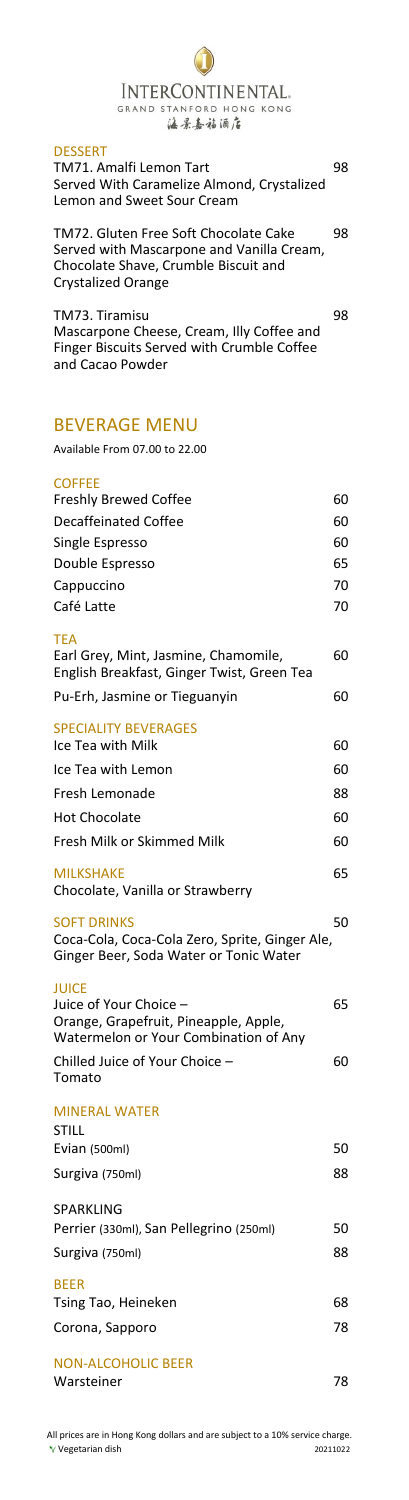# INTERCONTINENTAL. GRAND STANFORD HONG KONG 海景嘉福酒店

## APERITF & BITTERS

| AFLNII QUIILNJ                                                                        |       |               |
|---------------------------------------------------------------------------------------|-------|---------------|
| Campari, Martini Bianco, Martini Rosso,<br>Martini Extra Dry, Pernod or Jaegermeister |       | 80            |
| <b>VODKA</b>                                                                          |       |               |
| Absolut, Stolichnaya                                                                  |       | 118           |
| Belvedere, Grey Goose or Ketel One                                                    |       | 110           |
| <b>GIN</b>                                                                            |       |               |
| Bombay, Tangueray                                                                     |       | 118           |
|                                                                                       | Glass | <b>Bottle</b> |
| <b>CHAMPAGNE</b>                                                                      |       | 750ml         |
| Moët & Chandon, Brut Impérial, NV                                                     |       | 988           |
| <b>SPARKLING WINE</b>                                                                 |       |               |
| Bottega, DOC, Prosecco Brut, NV                                                       | 90    | 450           |
| <b>WHITE WINE</b>                                                                     |       |               |
| Sauvignon Blanc                                                                       | 118   | 520           |
| Villa Maria, Private Bin, New Zealand                                                 |       |               |
| Pinot Grigio                                                                          | 118   | 520           |
| Bottega, Delle Venezie, Veneto, Italy                                                 |       |               |
| Chardonnay                                                                            | 118   | 520           |
| Little Yering, Yarra Valley, Australia                                                |       |               |
| Riesling                                                                              | 118   | 520           |
| Dr Loosen, Germany                                                                    |       |               |
| Chadonnay,                                                                            | 88    | 360           |
| Viña Maipo, Chile                                                                     |       |               |
| <b>RED WINE</b>                                                                       |       |               |
| Malbec                                                                                | 118   | 520           |
| Terrazas, Argentina                                                                   |       |               |
| Shiraz                                                                                | 118   | 520           |
| Mount Langi, Billi Billi Grampians, Australia                                         |       |               |
| Cabernet Sauvignon                                                                    | 118   | 520           |
| Bottega, Delle Venezie, Veneto, Italy                                                 |       |               |
| Cabernet Sauvignon                                                                    | 88    | 360           |
| Viña Maipo, Chile                                                                     |       |               |

Simply dial 2600  $\blacksquare$  and our team of chefs will be delighted to serve you with a dining experience that is truly memorable. Should you be unable to find that specific item you want on the menus, we are more than pleased to prepare something special or suitable and healthy for your dietary requirements.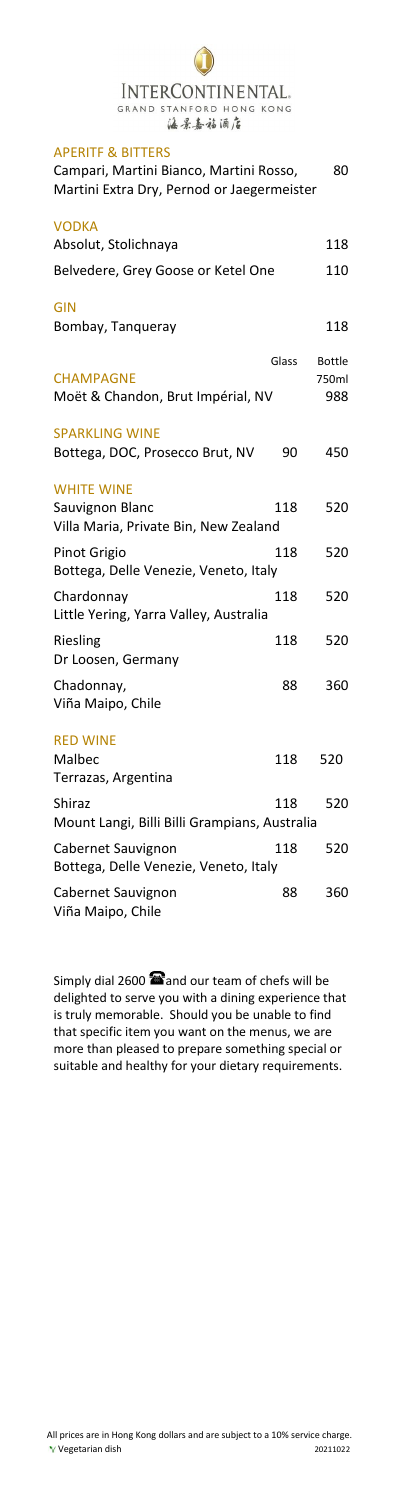## INTERCONTINENTAL. GRAND STANFORD HONG KONG 海景嘉福酒店

早餐精選 供應時間: 07.00 – 11.00

B1. 嘉福早餐 260 自選果汁 橙、西柚、菠蘿、蘋果、西瓜或番茄

鮮蛋兩隻,自選烹調方式 或 自選餡料鮮蛋奄列 — 原味、火腿、番茄、 芝士、甜椒或蘑菇 配香脆煙肉、豬肉腸、烤番茄、蘑菇、焗豆、 薯餅

鮮果拼盤 或 自選穀類早餐 粟米片、全麥維、香脆麥米片、香甜粟米片、 脆米花、歐寶麥片、自家制香甜脆果麥片 或鮮制瑞士鮮奶麥片

自選三件酥餅及麵包 牛角包、朱古力酥、丹麥酥、鮮焗麵包、 鬆餅、原味多士或全麥多士

B3. 港式早餐 230 中式點心

香濃咖啡、無咖啡因咖啡、英式紅茶、香片、 熱朱古力或鮮奶 (熱飲或冷飲)

B2. 歐陸早餐 230 自選果汁 橙、西柚、菠蘿、蘋果、西瓜或番茄

鮮果拼盤、芝士片及肉腸

原味或鮮果乳酪

自選穀類早餐 粟米片、全麥維、香脆麥米片、香甜粟米片、 脆米花、歐寶麥片、自家制香甜脆果麥片 或鮮制瑞士鮮奶麥片

自選三件酥餅及麵包 牛角包、朱古力酥、丹麥酥、鮮焗麵包、 鬆餅、原味多士或全麥多士

香濃咖啡、無咖啡因咖啡、英式紅茶、香片、 熱朱古力或鮮奶 (熱飲或冷飲)

豉油皇銀芽炒麵配辣椒醬

自選粥品及配料 雞絲、碎牛肉或海鮮

#### 時令鮮果拼盤

自選中國茶

#### 普洱、鐵觀音或香片

果汁及冰沙

新鮮果汁 – 橙、西柚、菠蘿、西瓜或蘋果 65

冰凍果汁 — 番茄 60

早餐雜莓冰沙 一士多啤梨、香蕉及蘋果汁 70

青怡冰沙 — 蜜瓜及香蕉 70

以上價目均以港元計算,需另收加一服務費。 素菜 20211022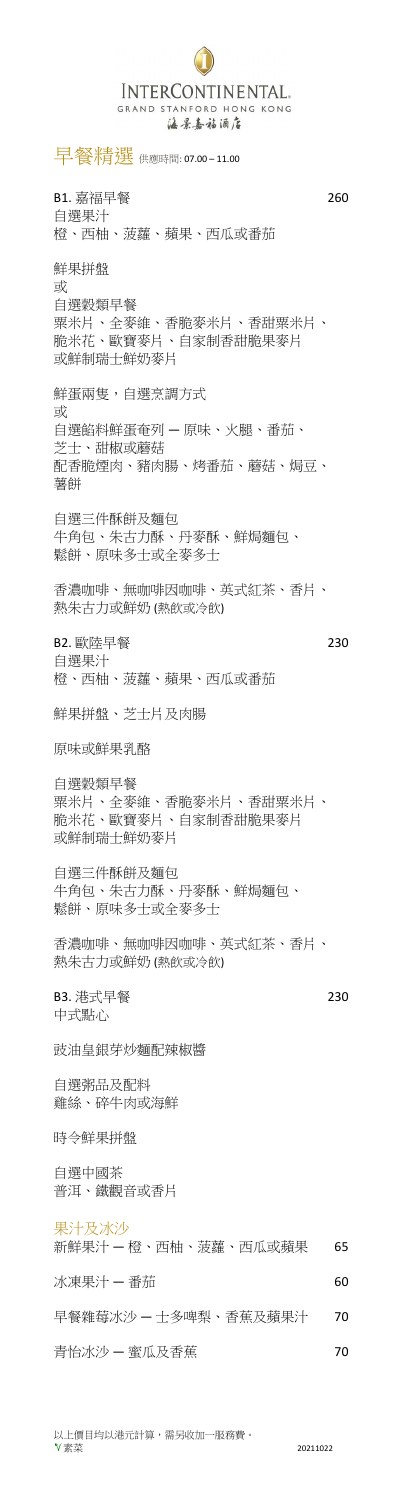## INTERCONTINENTAL. GRAND STANFORD HONG KONG 海景嘉福酒店

早餐精選 供應時間: 07.00-11.00

## 新鮮水果

| B4. 自選鮮果拼盤        | 100 |
|-------------------|-----|
| 菠蘿、西瓜、哈密瓜、蜜瓜、橙、香蕉 |     |
| B5.時令士多啤梨         | 125 |
| B5.1 配原味乳酪        | 135 |

## 穀類早餐及乳酪

B6. 自選穀類早餐 85 粟米片、全麥維、香脆麥米片、香甜粟米片、 脆米花、歐寶麥片、自家制香甜脆果麥片 配全脂奶、脫脂奶或豆奶

B7. 各式麥片配時令士多啤梨 130

B8. 原味乳酪、低脂乳酪或鮮果乳酪 85

B9. 鮮制瑞士鮮奶麥片 **100** 

B10. 英式熱麥片 **190** 

## 新鮮出爐麵包

B11. 自選三件酥餅及麵包 90 牛角包、朱古力酥、鬆餅、丹麥酥、 烤百吉圈、原味多士、全麥多士、傳統麵包 或無麩質麵包 配牛油、各式果醬及蜜糖

B12. 鮮蛋兩隻 (香煎、水煮、炒蛋或烚蛋) 140 配香脆煙肉、豬肉腸、烤番茄及薯餅

B13. 自選餡料三隻鮮蛋奄列 140 火腿、煙三文魚、芝士、蘑菇、番茄或甜椒 配烤番茄及薯餅

B15. 蘇格蘭煎餅或法式多士 140 配楓糖漿及鮮忌廉

B16. 豉油皇銀芽炒麵 100 配辣椒醬

B17. 中式點心 (四粒) 20

## 早餐推介

B14. 自選餡料蛋白奄列 140 火腿、煙三文魚、芝士、蘑菇、番茄、甜椒 或香草配烤番茄及薯餅

## 精選蒸點心配辣椒醬

#### B18. 自選牛滾粥 150

雞肉、牛肉、海鮮

配青蔥、花生、薄脆、油條及鹹蛋

以上價目均以港元計算,需另收加一服務費。  $\sqrt{\frac{1}{3}}\frac{1}{\sqrt{3}}$  20211022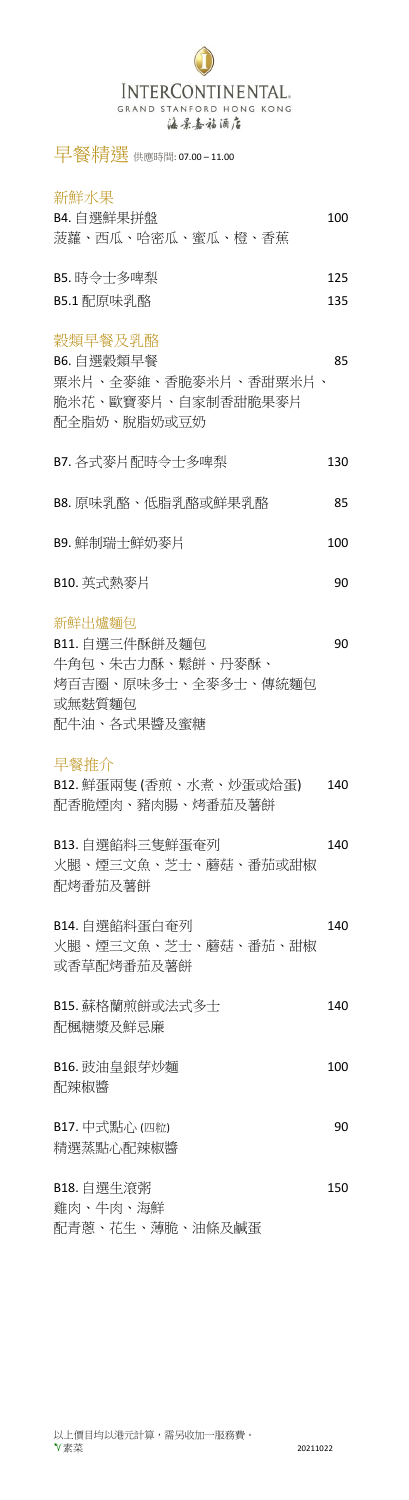## INTERCONTINENTAL. GRAND STANFORD HONG KONG 海景嘉福酒店

午餐及晚餐 供應時間: 12.00 – 14.30 <sup>及</sup> 18.30 – 22.00

|        | Ξ                  |
|--------|--------------------|
|        | ٠<br>۰,            |
|        |                    |
| ٠<br>I | I<br>×<br>. .<br>٣ |

| TM01. 意大利蔬菜湯 <sup>▼</sup><br>洋蔥、露筍、青豆、意大利青瓜、菠菜、<br>新鮮羅勒、乾蒜、香草       | 138 |
|---------------------------------------------------------------------|-----|
| TM02. 海鮮忌廉湯<br>蟹肉雲吞及龍蝦                                              | 178 |
| TM03. 意式拼盤<br>水牛芝士、巴馬火腿、蕃茄蒜香多士、<br>燒火腿露筍卷、橄欖、風乾牛肉、火腿、<br>燒雅芝竹 (兩位用) | 398 |
| TM04. 新鮮水牛芝士及意大利蕃茄 V<br>蘆筍、烤脆包、陳年黑醋                                 | 228 |
| TM05. 劍魚及吞拿魚他他<br>火箭菜、小黄瓜、水瓜榴、紅桑子、<br>阿瑪爾菲檸檬汁                       | 248 |
| TM06. 焗意大利白松露芝士梳乎厘 <sup>▼</sup><br>意大利白松露、菠菜、巴馬芝士                   | 388 |
| 配菜<br>TM11. 火箭菜、蕃茄、淡芝士沙律 <sup>▼</sup><br>配黑醋汁                       | 68  |
| TM12. 意大利蕃茄雜菜沙律配陳年黑醋汁 <sup>▼</sup>                                  | 68  |
| TM13. 炒雜菌 <sup>V</sup>                                              | 68  |
| TM14. 黑松露薯蓉 <sup>▼</sup>                                            | 68  |
| TM15. 檸檬橄欖油炒菠菜 V                                                    | 68  |
| 薄餅<br>TM31. 蕃茄醬、水牛芝士、羅勒薄餅 <sup>▼</sup>                              | 208 |
| TM32. 蕃茄醬、水牛芝士、羅勒、<br>莎樂美腸、烤甜椒薄餅                                    | 248 |
| TM33. 水牛芝士、意大利藍芝士、<br>羊奶芝士、巴馬芝士、火箭菜薄餅V                              | 228 |
| 三文治及漢堡包<br><b>C01. 公司三文治</b><br>配雞柳、生菜、番茄、煎蛋、煙肉及沙律醬                 | 200 |

C03. 墨西哥薄餅 160 自選配料 - 雞絲、車打芝士、豆泥及辣椒

辣味烤雜椒、豆泥、洋蔥、番茄 及車打芝士▼

C11. 意大利粉、寬條麵或通粉 200 自選醬汁: 傳統肉醬、羅勒番茄醬 、 香辣茄醬 √或蒜香松子仁香草醬 √

C02. 傳統安格斯牛肉漢堡 230 配瑞士芝士、煙肉、生菜、番茄、紅洋蔥 及煎蛋

或

所有三文治及漢堡包均配炸薯條及沙律

## 主食

#### 西餐精選

### C12. 炸魚薯條 230

以上價目均以港元計算,需另收加一服務費。  $\sqrt[8]{\n\overline{\mathbf{x}}}\ddot{\mathbf{x}}$  20211022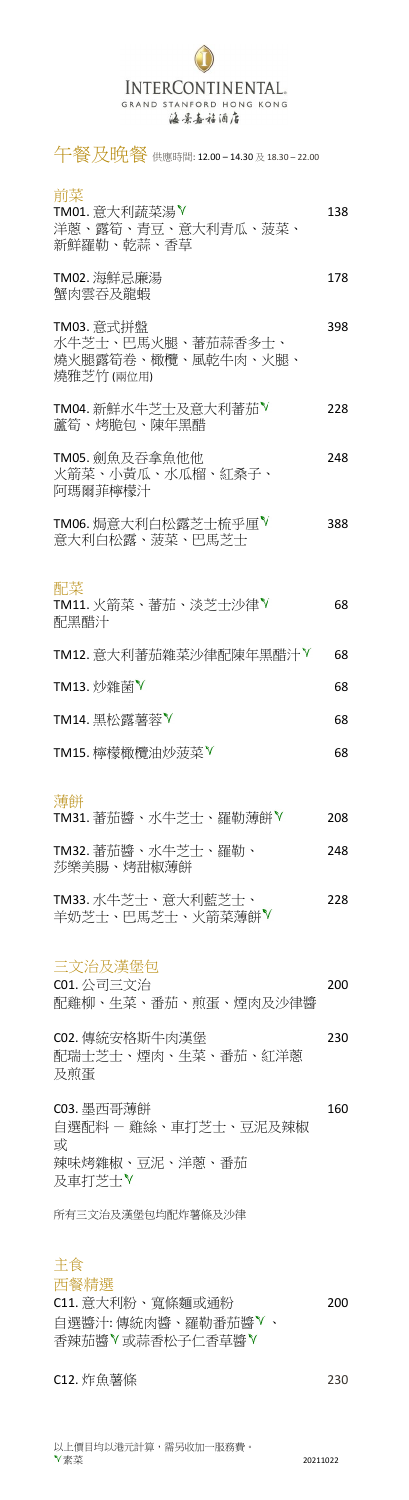素菜 20211022

## INTERCONTINENTAL. GRAND STANFORD HONG KONG 海景嘉福酒店

### 亞洲精選

特色飲品 冰凍奶茶 60

| 冰凍檸檬茶  | 60 |
|--------|----|
| 檸檬特飲   | 88 |
| 熱朱古力   | 60 |
| 鮮奶或脫脂奶 | 60 |
|        |    |

| C13. 雲吞麵<br>鮮蝦雲吞配新鮮蛋麵                                                    | 160 |
|--------------------------------------------------------------------------|-----|
| C14. 海南雞飯<br>配雞油飯及湯                                                      | 200 |
| C15. 揚州炒飯<br>叉燒、蝦仁、蛋炒飯                                                   | 160 |
| C16. 泰式炒麵<br>蝦及銀芽菜炒麵                                                     | 180 |
| C17. 印式馬沙拉牛油雞<br>配白飯、乳酪醬、油酥餅、薄餅及甜酸醬                                      | 200 |
| C18. 印式雜菜咖喱 <sup>▼</sup><br>配白飯、乳酪醬、油酥餅、薄餅及甜酸醬                           | 160 |
| 各式扒類<br>C21. 澳洲安格斯西冷牛扒 (280 克/10 安士)                                     | 400 |
| 所有扒類均可選配其中兩款薯菜 -<br>烚西蘭花、雜菜、烚薯、炸薯條、白飯或田園沙津<br>及自選醬汁 - 黑椒汁、香草牛油、班尼士汁或蒜蓉牛油 |     |
| 甜點<br>TM71. 檸檬饀餅                                                         | 98  |
| TM72. 朱古力蛋糕                                                              | 98  |
| TM73. 意大利芝士餅                                                             | 98  |
| 米青涅 食欠日 供應時間: 07.00 – 22.00                                              |     |
| 咖啡<br>香濃咖啡                                                               | 60  |
| 無咖啡因咖啡                                                                   | 60  |
| 特濃咖啡                                                                     | 60  |
| 雙份特濃咖啡                                                                   | 65  |
| 意大利泡沫咖啡                                                                  | 70  |
| 意大利鲜妼奶咖啡                                                                 | 70  |
| 茶類<br>伯爵茶、薄荷茶、香片、洋甘菊茶、<br>英國式早餐茶、生薑茶或綠茶                                  | 60  |
| 普洱茶、香片或鐵觀音                                                               | 60  |

### 汽水 50 可口可樂、無糖可樂、雪碧、薑啤、 梳打水或湯力水

以上價目均以港元計算,需另收加一服務費。<br>Ⅴ素菜

### 奶昔 65 朱古力、雲呢拿或士多啤梨